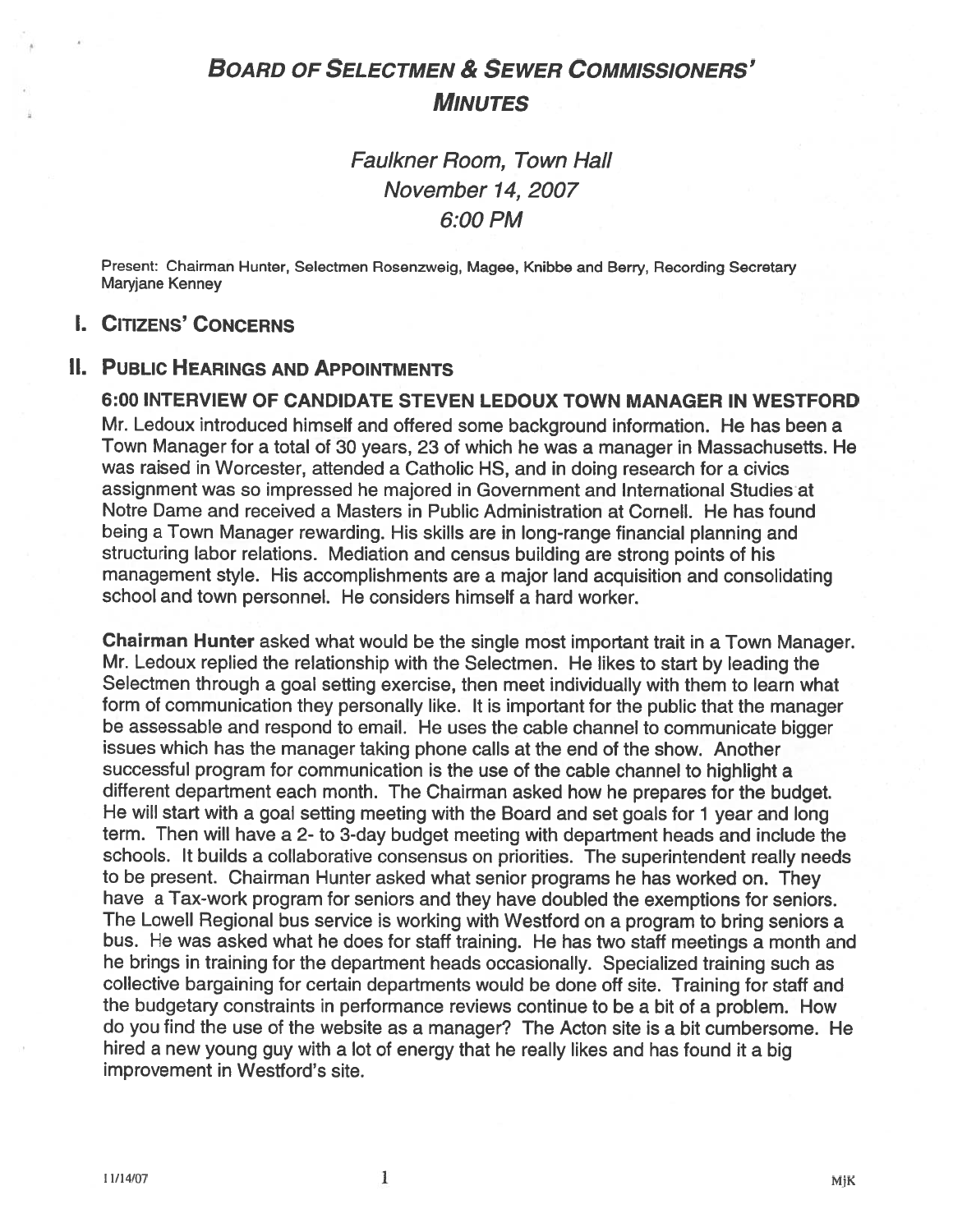Selectwoman Rosenzweig asked who do you admire and why. John Kennedy's energy and the passion; John Lennon had commitment to world peace. Bill Kennedy, the Town Manager of Holden, the one who helped him with his civics project, who he has maintained <sup>a</sup> relationship since high school. He took the time and mentored. She asked what steps you take to maintain staff. It is very important to be competitive. Wesiford has <sup>20</sup> similar communities that they call their Market Basket they use to compare their salaries and stay competitive. They try to maintain being above the average by quite <sup>a</sup> bit. Employees pay 65% on health so the effort is to be at the higher pay of the communities to which they compare themselves. It helps to keep good relationships with staff so that when issues arise they can be negotiated and cleared up. In hiring staff what would look for in an assistant and why? <sup>A</sup> knowledge base, of course, but someone articulate who can speak down to earth on the issues is <sup>a</sup> real positive. <sup>I</sup> base decisions on hiring on the strengths and weaknesses of the organization; someone that doesn't have <sup>a</sup> copy skill set so the organization is well rounded. There have been Master Plans that have not come to fruition. What could you do to develop an historic town center? My last three communities didn't have <sup>a</sup> single center. I like to utilize the common, <sup>a</sup> place for people to come together. We currently do <sup>a</sup> farmers market and the Library is at that location so it is <sup>p</sup>icking up customers. What is your feeling about 40B developments she asked? They have <sup>a</sup> ton of 40B developments and even so are not near their 10%. They amended the building codes and only allowed 40 permits a year so that limited 40Bs. Neighbors not happy, but it has worked out well. They now have established <sup>a</sup> housing committee that sets guidelines so the buildings look like part of the center, or part of the rest of the area where they are developed. What they want is affordable housing so they have tried to really work with developers and the public on safety issues on the large developments. She asked how he sees the role of regional <sup>p</sup>lanning for water, sewer, power and the like. He stated it is really a New England phenomena - it is the only place moving away from regionalizing. It<br>is very hard for people to associate with a town when there are rivalries and then feel is very hard for people to associate with a town when there are rivalries and then feel comfortable regionalizing. But the benefits are good; we have really only just started. In Williamstown they regionalized trash. Some of the police and fire groups do it easier.

Selectman Magee asked how Mr. Ledoux would introduce green concepts into municipal operations. He stated their new use of hybrid vehicles, the considerations in renovating the senior center, and <sup>a</sup> re-activated recycling program. Not done much in the last few years. Selectman Magee asked what opportunities in Acton you see. Looking at school buildings with heat, is the first apparent opportunity. In Williamstown, they use to advertise to the community to make them more aware. He recommends an Advisory committee for municipal buildings. Towns need to deal with energy needs. What steps would he take for land acquisition and conservation? Land use is <sup>a</sup> priority. In Wesiford he created <sup>a</sup> Land Use Priority Committee. They look at all land on the market and when land becomes available it has already been studied and prioritized as to which to preserve for open space and which land could be used for municipal purposes. Their #1 parcel <sup>300</sup> acres came available. They had wanted to use the land for <sup>a</sup> camp and used CPA funds to complete the purchase. The land was owned by <sup>a</sup> private corporation and negotiations were weird in that the private party did not want its negotiations to become public. Mr. Ledoux became familiar with the Trust for Public Lands (TPL) and had the trust do all the negotiations. Then Wesiford bought it from the TPL. Selectman Magee asked what you would do if a Staff or Committee member were not in line with the Board's policy. He felt the Manager should sit down with chair of board and try to work the problem out, then as last resort go to board. He always tries to reach agreement. What is your feeling on having zoning regulations that might be more stringent than required by the state or federal government? I think it is <sup>a</sup> great tool and it helps preserve pristine property. Wetlands in particular need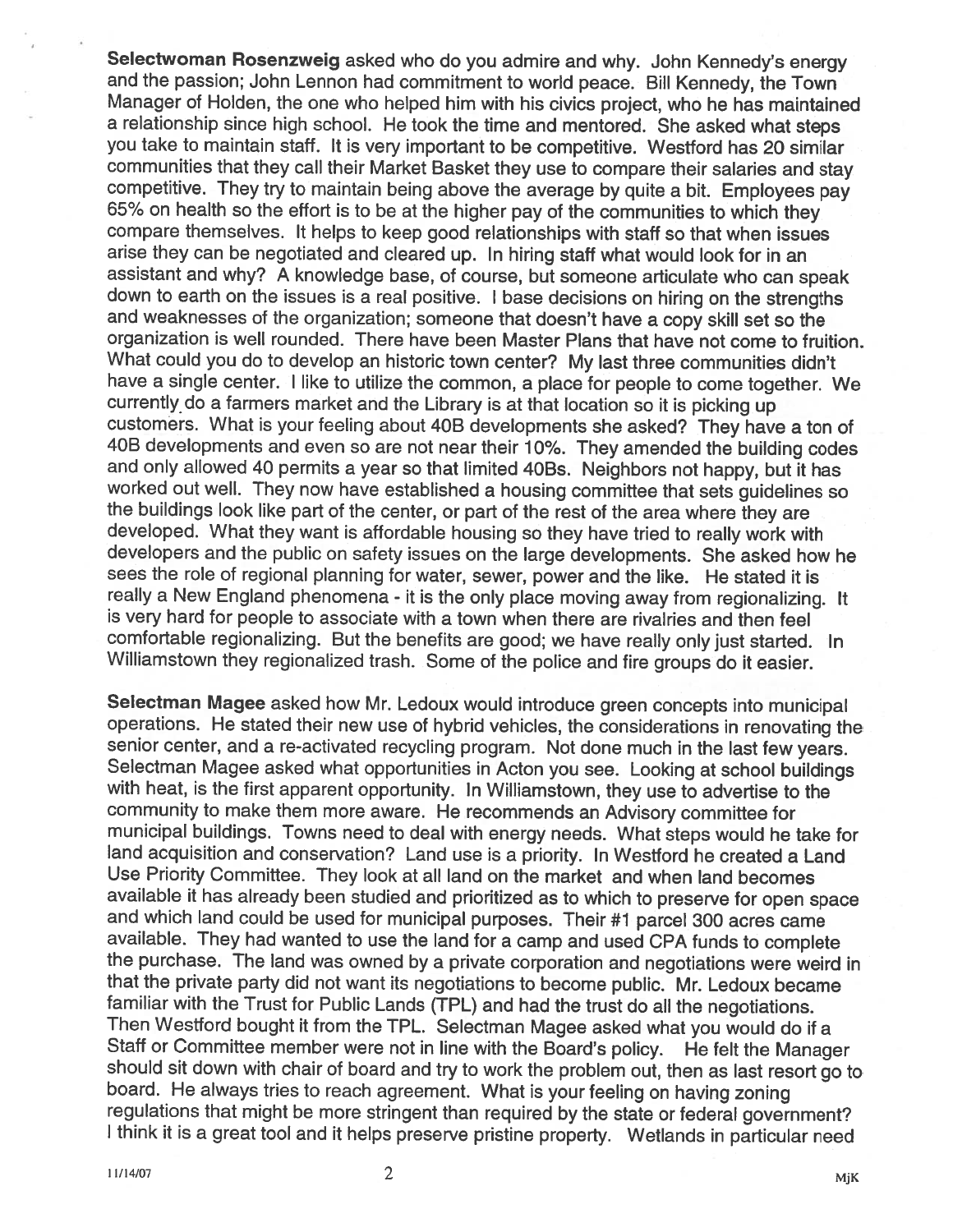protection. What is you experience with solid waste, recycling and transfer stations. He has capped <sup>a</sup> land fill and is very proud of the accomplishment. In Williamstown he go<sup>t</sup> the College to help convincing them that they used 35% of sewer so they paid 35%. In Westford they have pick up contract service paid out of taxes. Still have monitoring issues with the landfill. He has worked with the EPA in recovery projects in Westford. Selectman Magee asked about his experience with toxic waste. Mr. Ledoux stated there was <sup>a</sup> leak at Abbot Elementary School which was cleaned up, but left <sup>a</sup> plume under the school that will require <sup>a</sup> deed restriction. He had to work through state representatives to ge<sup>t</sup> help with that item. Wesiford just go<sup>t</sup> notice on Perchlorate. They had blasted for <sup>a</sup> Highway building three years ago and needed to pu<sup>t</sup> in an access road - now have found it in town water. They had to pu<sup>t</sup> <sup>a</sup> filter system in place in the nearest well. Another issue was near this  $4<sup>th</sup>$  of July at the new campsite; they had transform blow and PCB clean up at the new camp.

Selectwoman Knibbe asked Mr. Ledoux about the modified Town Charter in Sudbury as to the role of Town Manager; how do you see the role of Manager. He said it made it easier to carry out the policy of the Board. She asked what happens when he disagrees with the Board. He stated that it is his job to implement whether you agree or not. You give the recommendations and materials to the Board as options for them to make their decisions. He disagreed with the Board when they wanted to increase the Town's percentage of Health Insurance costs. They voted yes, he was against it. He privately noted to the Board he did not agree, but that was it. Selectwoman Knibbe asked why you are considering <sup>a</sup> change. Simply, he has <sup>a</sup> list of communities that if the opportunity became available he would like to try for it; Acton is on the list. It is beautiful, good managemen<sup>t</sup> and good charter. (He lives in Concord.) He divorced in the 90's so lived in Acton during that period of time. She asked how he would find working in Acton where the boundaries are different and need to be crossed; for example the schools, the unions and the water department are all separate entities. He stated Sudbury was similar when he worked there. <sup>A</sup> good relationship with the superintendent is very important. Constant communication and regular meetings help keep goals clear and directed. Could you tell us about <sup>a</sup> long term strategic project that you had par<sup>t</sup> in bringing to term? In Williamstown our safe water drinking project was <sup>a</sup> strategic plan about compliance built around using water tanks as opposed to treating surface water. The land was owned by the Clark Art Institute. Director was opposed to <sup>a</sup> tank behind his institute; it was <sup>a</sup> visual intrusion. The engineers insisted that it had to go behind the art institute. Mr. Ledoux asked if they could bury the tank. They could but at <sup>a</sup> high price. He negotiated with art institute they paid the extra money it would cost to ge<sup>t</sup> the tank out of view. Selectwoman Knibbe asked about his expectations on email policy. He thought that Acton's policy is probably similar to Wesiford. He expects <sup>a</sup> 24 hours turn around of cordial and factual answers. She asked him to describe <sup>a</sup> complicated item in his budget. He described "M classified items" in the budget; it is <sup>a</sup> catch all and therefore it becomes difficult to define what is driving the cost of this bucket of expenses. Some things it is necessary to try to keep confidential such as salaries and negotiations, so it is <sup>a</sup> challenge to explain "M Classified Items".

Selectman Berry asked about Mr. Ledoux's experience with labor relations. He stated that in Wesiford they look at retaining employees. For wages they take the market basket approac<sup>h</sup> and are aware that they need to be competitive. They make every effort to come up with <sup>a</sup> fair <sup>p</sup>lan. In Wesiford they have never gone to arbitration. They have brought in attorneys with the police, but always negotiated it out as they understand that with the market basket approach the terms are fair. They have 6 unions in town. He is the main spokesperson in town. He was asked about his approac<sup>h</sup> to health care saving. Mr.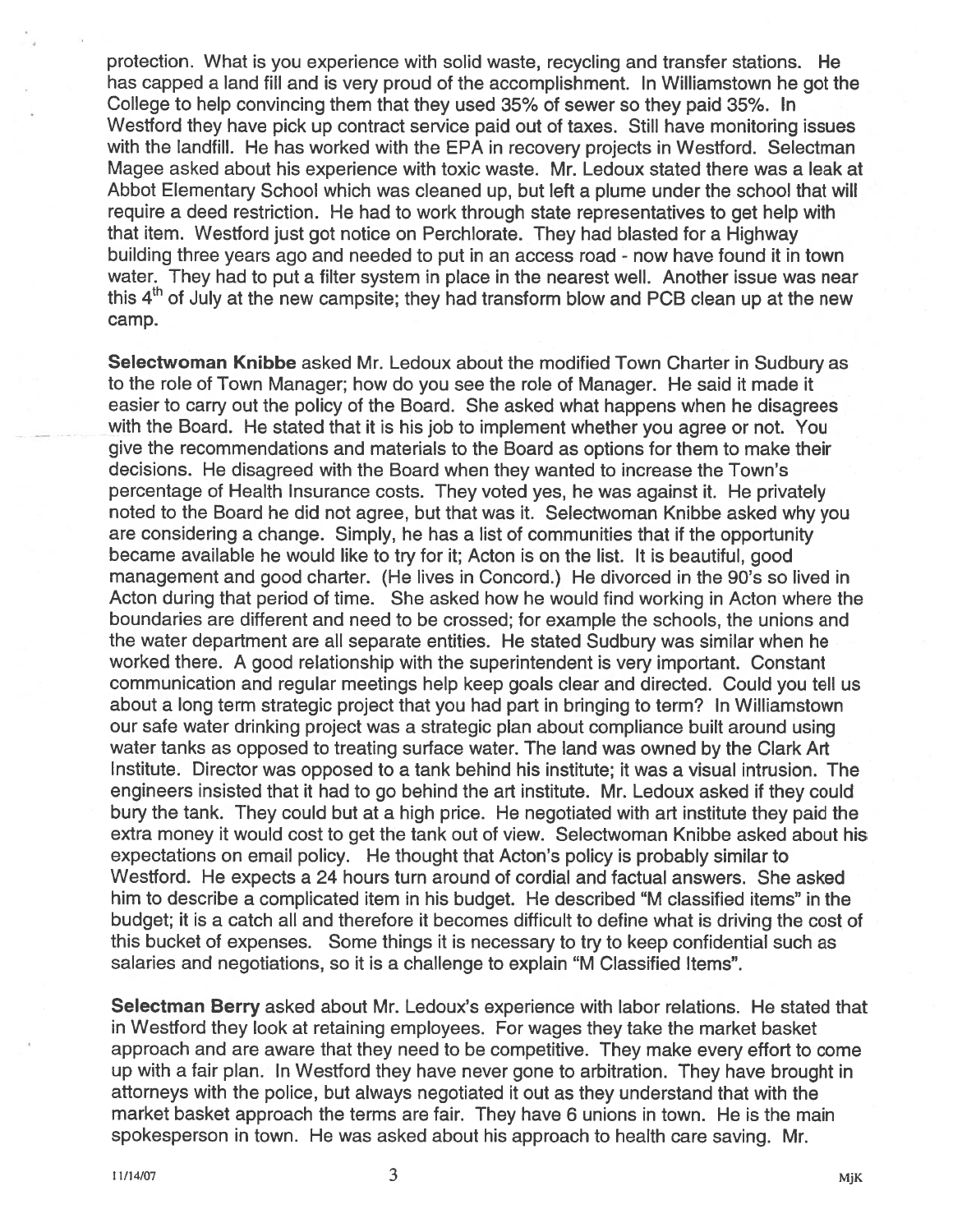Ledoux said it occurred to him that he could save significant monies if he consolidated to one vendor. Westford had gotten to the point where they were offering several vendors. He had to use <sup>a</sup> broker and labor counsel; the schools tried to break holes in the approach. It did not work. Then unions and employees became very loyal to the one card and when they actually started to bid out to <sup>a</sup> second vendor with equa<sup>l</sup> benefits the employees would not change. Eventually the pricing became very competitive as even with <sup>a</sup> one vendor choice it becomes <sup>a</sup> goo<sup>d</sup> account and the pricing of the program is good. In Wesiford they have <sup>a</sup> combined Human Resource Department. As far as housing issues they have <sup>a</sup> full time <sup>p</sup>lanner for 40B issues. That person just left and went to Framingham. Currently Westford has a hiring freeze. But the Chelmsford housing authority is very knowledgeable. They made <sup>a</sup> reques<sup>t</sup> to share the person and Chelmsford agreed. So that solved <sup>a</sup> problem and cost them very little.

PUBLIC QUESTIONS — A Concord Road resident asked what he would do to eliminate toxic substances from the environment, pesticides, cleaning materials, idling of cars and <sup>p</sup>lastic bags. Mr. Ledoux stated that he worked on integrated <sup>p</sup>laying fields to make them safe with concerns to pes<sup>t</sup> management; he is looking at environmentally safe ways to deal with pesticides, cleaning supplies and recycled <sup>p</sup>lastic. Terra Friedrichs has had <sup>a</sup> goo<sup>d</sup> experience with the openness of his town hail. What percentage of his town is developed /conserved? His answer was about 70%-30%. A MIT paper referred to Westford as being pro-development; how much does Westford rely on cash from development. They definitely need influx of cash. They have been rugge<sup>d</sup> and needed development but they do have <sup>a</sup> Route <sup>110</sup> Master Plan. Wesiford has allowed development but looked for green space and pedestrian friendly space. We do ge<sup>t</sup> some cash back from developers if they are going to affect the area. Terra asked him to explain Net Present Value. He explained his method to come to figure to cover infrastructure. She inquired it he had done much traveling outside of the country. He has traveled to Italy, France, Germany, Belgium, Luxembourg and Costa Rica. He was impressed in Europe with the way they integrate village trains and bikes as <sup>a</sup> culture of travel. She asked how he protects the Town character. He said that Wesiford has <sup>4</sup> distinct village centers. He replied that Wesiford is only at 2.7 % in affordable housing so they are trying to ge<sup>t</sup> 40B projects that will restore the mills and surrounding buildings to preserve the look and feel of the town. He is also trying to institute <sup>a</sup> long range financial <sup>p</sup>lanning committee try to have capital reserves for projects. She asked what he has done to show commitment to the true historic preservation of his town against 40B action. In Graniteville, <sup>a</sup> large development did not go in, the town was offered an alternative and it failed. So the 40B is going forward through the process. They are trying to make it more neighborhoods friendly. The Historic District has bylaws and they recently worked to renovate the old poor house. This was accomplished with CPA funds. They are at 3% of their CPA funds. They have moved Recreation to the building and it has been extremely useful. They do not need to attract businesses as they are right off <sup>495</sup> businesses find them. Ann Chang 17% is the Tax Levy, <sup>a</sup> single tax rate and <sup>a</sup> small commercial exemption. Terra asked what you like about Acton for your end game. It is well run and known for its grea<sup>t</sup> charter; it would be an excellent end run.

FINAL QUESTIONS —Selectman Berry asked with the pressure of development which result in more traffic and demand for more services; and the result of the drain on Town Hall. What share of tax levy is from the schools? In Wesiford they have <sup>a</sup> leadership group and they meet for <sup>a</sup> very informal breakfast meeting. They do <sup>a</sup> <sup>5</sup> year financial <sup>p</sup>lan and they know what to expec<sup>t</sup> and what to work toward. School budget this year increased 4.9%, the lowest ever. They have never had schools ask for more than their shared fair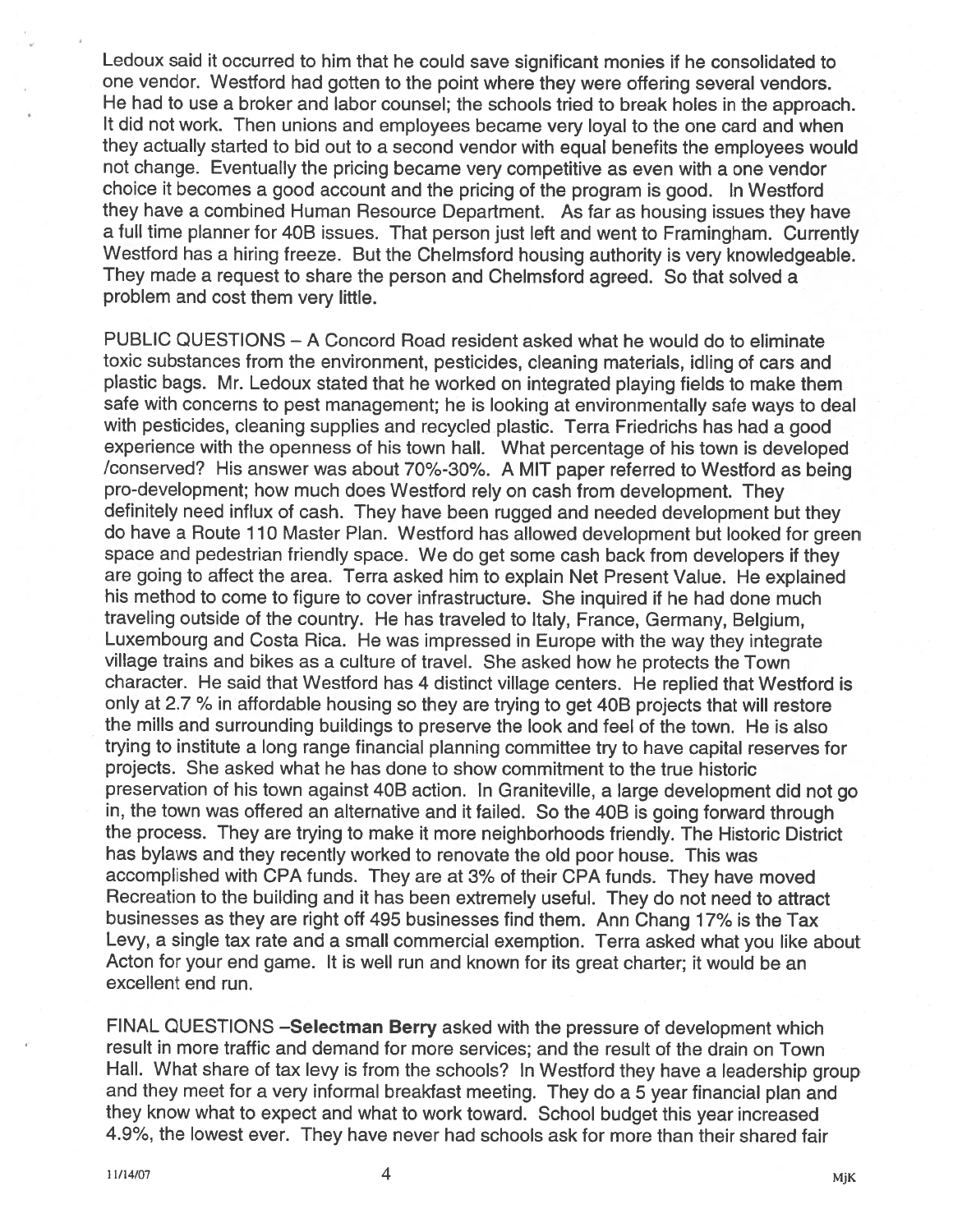amount. Once they raised fees considerably on buses and the School Committee said if they go<sup>t</sup> the extra money they would use it for programs not buses. The schools hang tough and look to better balance.

Selectman Knibbe stated our big issues are around Town character, land use and the people that live in Acton has very old families, very new families and many international families. She would like to see openness for new families. Mr. Ledoux went to the International City Management Association and attended <sup>a</sup> diversity workshop can relate and told <sup>a</sup> story about integrating gypsies into Czechoslovakian culture.

Selectman Magee sees key issues to be the Town's ethic about energy being environmentally sound. If <sup>a</sup> building is not efficient it will affect us for 60 years, much longer that <sup>a</sup> car for example which may affect us for 10 years. Mr. Ledoux stated the Wesiford Public Safety Building has been an energy nightmare. It is just like ours. We need to ge<sup>t</sup> away from cookie cutter approach.

Selectman Rosenzweig stated the Master Plan and redevelopment of Kelly's corner and the villages are plans she would like to see brought to fruition.

Chairman Hunter asked how you would take the controls from <sup>a</sup> well known likeable figure. Mr. Ledoux stated that one on one time with staff to start, but noted he is much different than Don and they will need to understand that. He would meet weekly with the department heads. His role at first would be to develop <sup>a</sup> comfort level. Hold introduction coffees and do some cable exposure. The Temporary Town Manager is an internal candidate assuming he stays. How would you use his talents. Assure him that he is <sup>a</sup> good guy to work with.

When could you be available? 1 month give or take. Would you move to Acton? No, my wife is on fincom in Concord so she is grounded and she is Town Administrator in Sterling.

CLOSING — Thanks to everyone for taking the time and to the screening committee who has done <sup>a</sup> grea<sup>t</sup> job. Again, his strengths are building consensus, financial long term development, Committee and town character is important. Does the Board have <sup>a</sup> time table? The Chairman did not at this point in time.

### **III. SELECTMEN'S BUSINESS**

Chairman Hunter would like to talk about verification of records. He has three of the four candidate's information. The board will designate an outside professional to do the background check and will not have police officers involved. Reference checks will be on all 4 at once, not just the final choice(s) as originally thought. It was discussed that the Board will divide the reference checks with <sup>2</sup> people on each candidate as it gives differing points of view. The Chairman will bring materials to distribute and confirm the person that will be doing the checks is removed from all candidates and staff.

Selectman Magee asked concerning <sup>a</sup> Fincom meeting for Tuesday night if the Board could we have more prep time for that meeting. This being Thanksgiving week they are begging for mercy. The Chairman stated he would ask to postpone, it is <sup>a</sup> reasonable request.

Terra Friedrichs asked if they could find the activist to speak about the candidate's policies and procedures. She has <sup>a</sup> list of people and questions that if the Board was willing to ask during interviews, she would share. The Chair asked her to send them in writing and he will take them under advisement.

### OTHER BUSINESS

No Additional Business is expected to be discussed at this time